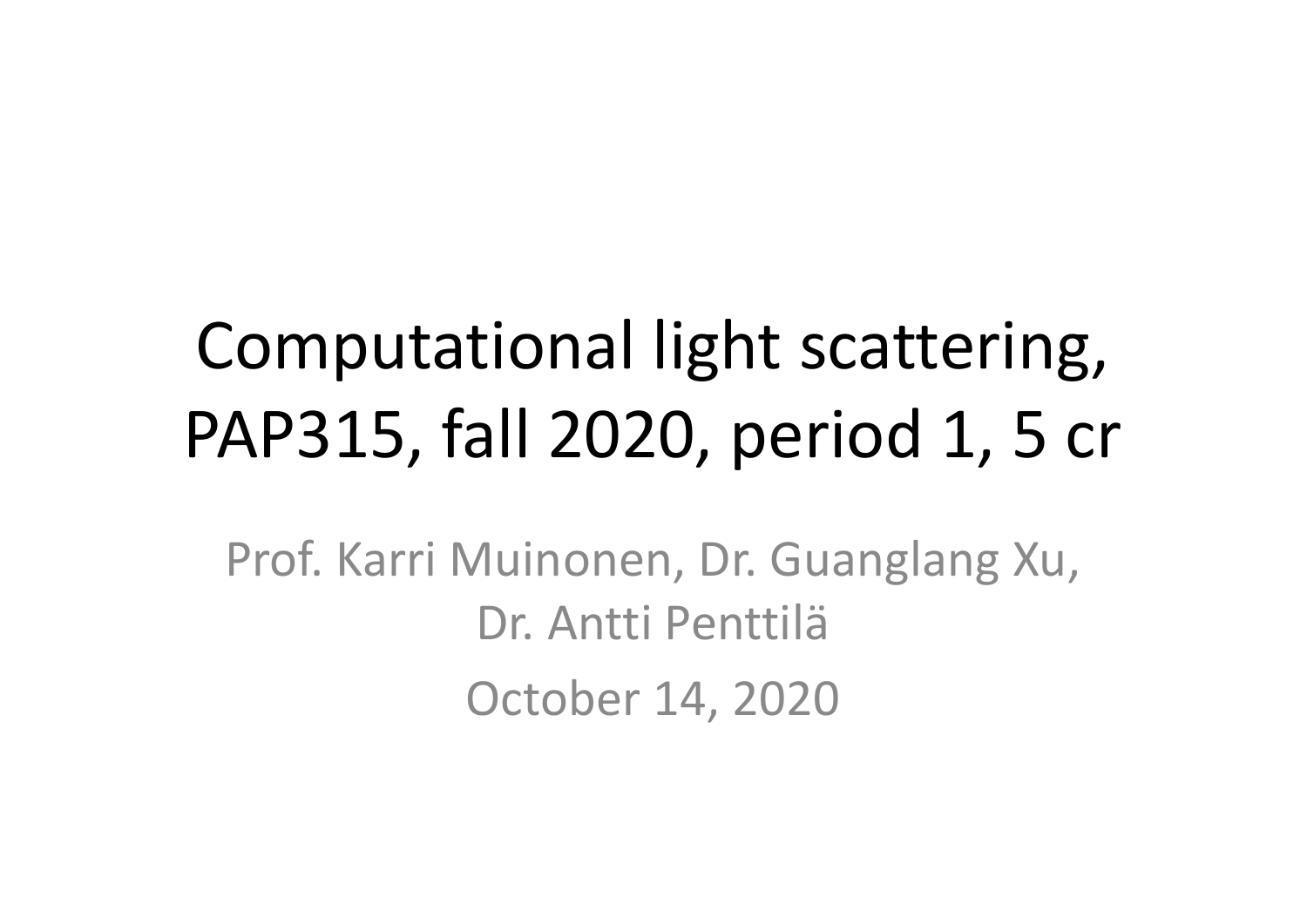## Overlook

- Zoom Lectures, Aug.  $31 Oct. 16 (28 h)$ 
	- on Mondays, 10.15-12.00
	- on Wednesdays, 12.15-14.00
- Zoom exercise sessions, Aug.  $31 Oct. 16 (13 h)$ 
	- on Mondays, 9.15-10.00 (excluding Aug. 31)
	- on Wednesdays, 9.15-10.00
- Project tasks
	- Single scattering
		- **Discrete-dipole approximation** or
		- **T-matrix method** or
		- Ray-tracing approximation
	- Multiple scattering
		- **Radiative transfer & coherent backscattering** or
		- Radiative transfer with reciprocal transactions or
		- **Geometric optics in close-packed media**
- Zoom workshop with student presentations on project tasks
- Home page of the course:
	- https://wiki.helsinki.fi/display/PAP315/Computational+light+scattering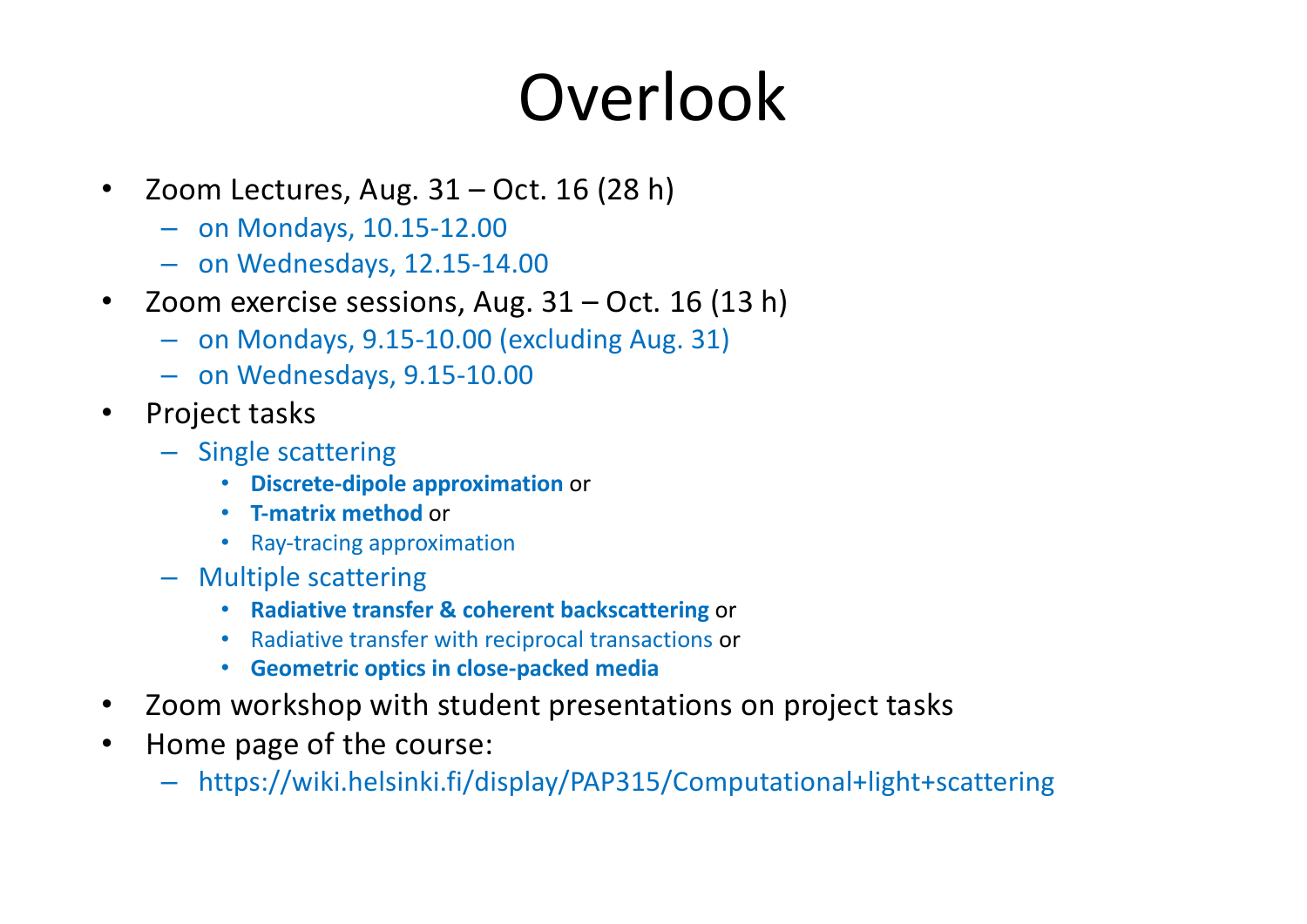# Overlook

- Exams (2)
	- project tasks including an interactive session, maximum 6 points
		- interactive session on Oct. 14, 2020
		- short reports due on Oct. 26, 2020
	- final exam, maximum 24 points
		- home exam on Oct. 14-26, 2020
	- 30 points in total from exams
- Exercises (20)
	- 20% of points required
	- maximum 6 bonus points on a linear scale
- Course points, maximum 36/30 points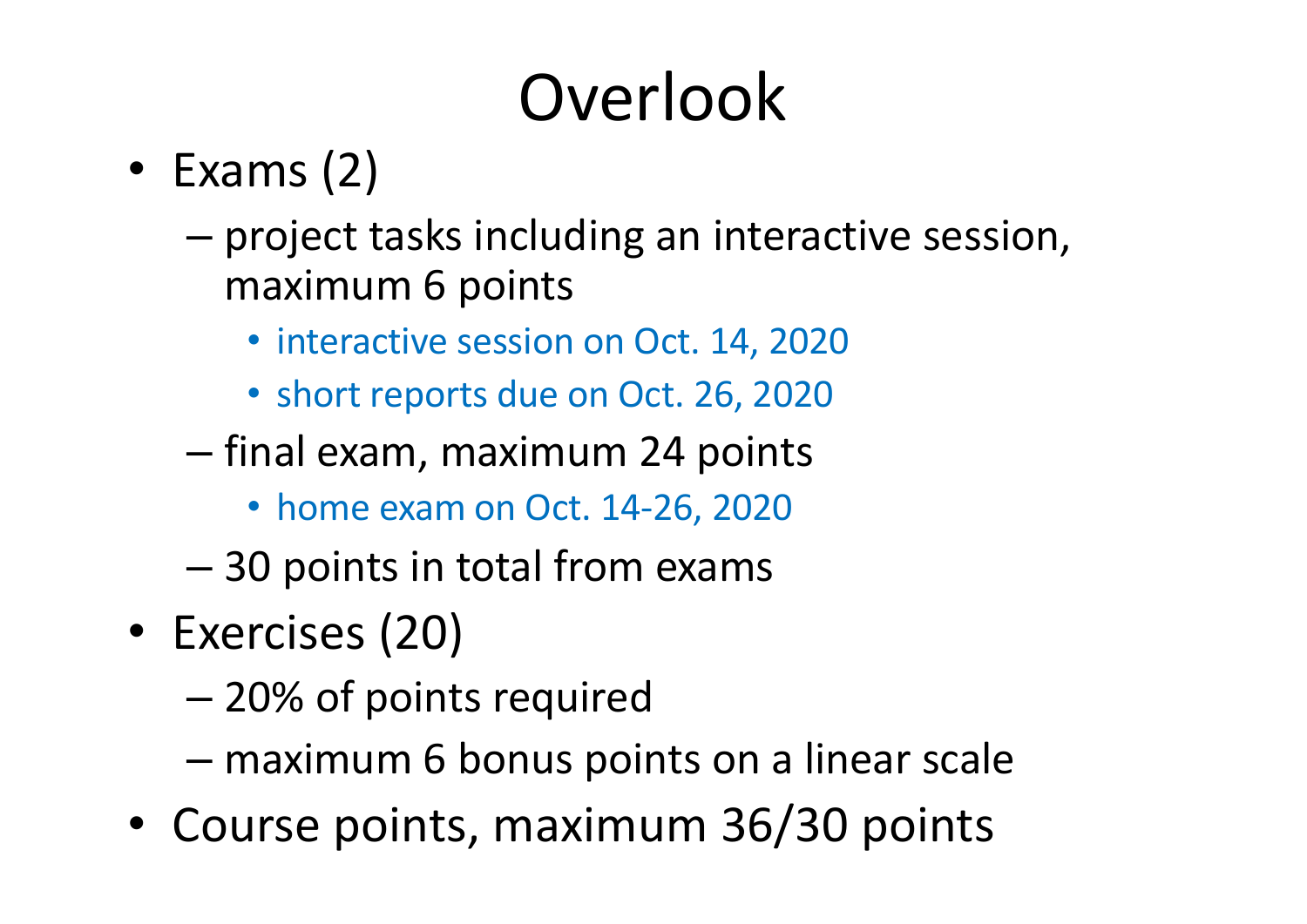## Literature

Main reading:

- K. Muinonen, Light Scattering, Lecture Notes (latest draft)
- C. F. Bohren & D. R. Huffman, Absorption and Scattering of Light by Small Particles, Wiley & Sons, 2010
- J. D. Jackson, Classical Electrodynamics, Wiley & Sons, 1998
- M. I. Mishchenko, L. D. Travis, A. A. Lacis, Multiple Scattering of Light by Particles: Radiative Transfer and Coherent Backscattering, Cambridge University Press, 2006

#### Supplementary reading:

- H. C. van de Hulst, Light Scattering by Small Particles, Wiley & Sons, 1957 (Dover, 1981)
- M. I. Mishchenko, J. W. Hovenier, \& L. D. Travis, Light Scattering by Nonspherical Particles, Academic Press, 2000
- M. I. Mishchenko, L. D. Travis & A. A. Lacis, Scattering, Absorption, and Emission of Light by Small Particles, Cambridge University Press, 2002
- A. Doicu, Y. Eremin & T. Wriedt, Acoustic & Electromagnetic Scattering Analysis Using Discrete Sources, Academic Press, 2000
- M. I. Mishchenko, Electromagnetic Scattering by Particles and Particle Groups, An Introduction, Cambridge University Press, 2014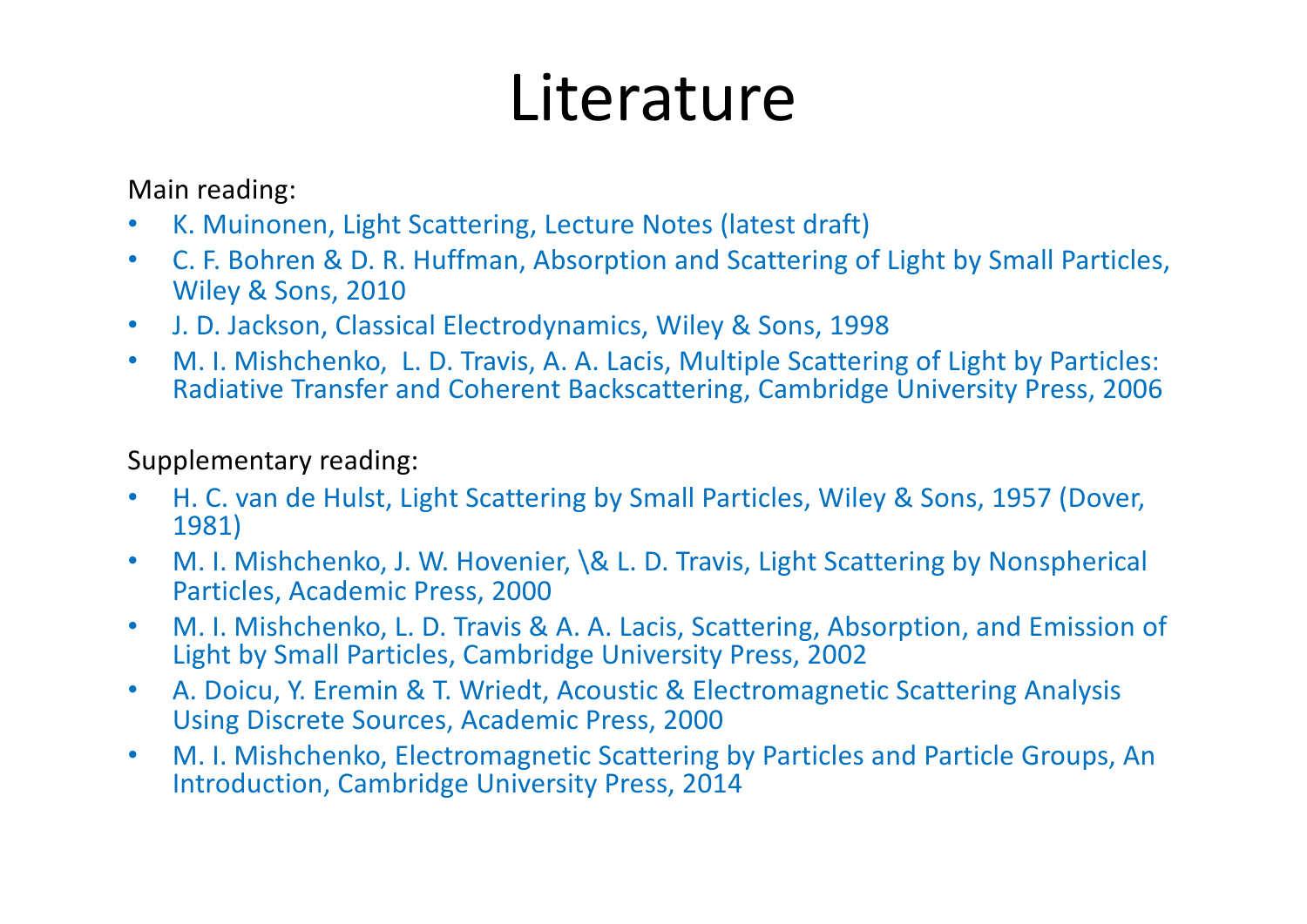## Lectures

The lectures on the computational methods will introduce open source software. Guidance for exercises and projects available during lectures and exercise sessions.

- Aug. 31, Introduction to single scattering, 10-12, KM
- Sept. 2, Introduction to single scattering, 12-14, KM
- Sept. 7, Scattering by a spherical particle (Mie scattering), 10-12, KM
- Sept. 9, Discrete-dipole approximation, volume integral equation, 12-14, KM, AP
- Sept. 14, Finite-difference time-domain method, 10-12, GX
- Sept. 16, Ray-optics approximation, 12-14, KM
- Sept. 21, *T*-matrix method, 10-12, AP
- Sept. 23, Superposition *T*-matrix method, 12-14, AP
- Sept. 28, Introduction to multiple scattering, 10-12, GX
- Sept. 30, Introduction to multiple scattering, 12-14, GX, AP
- Oct. 5, Monte Carlo methods for multiple scattering, 10-12, KM, AP
- Oct. 7, Monte Carlo methods for multiple scattering, 12-14, KM, AP
- Oct. 12, Geometric optics for close-packed particulate media, 10-12, KM, AP
- Oct. 14, Geometric optics for close-packed particulate media, 12-14, KM, AP